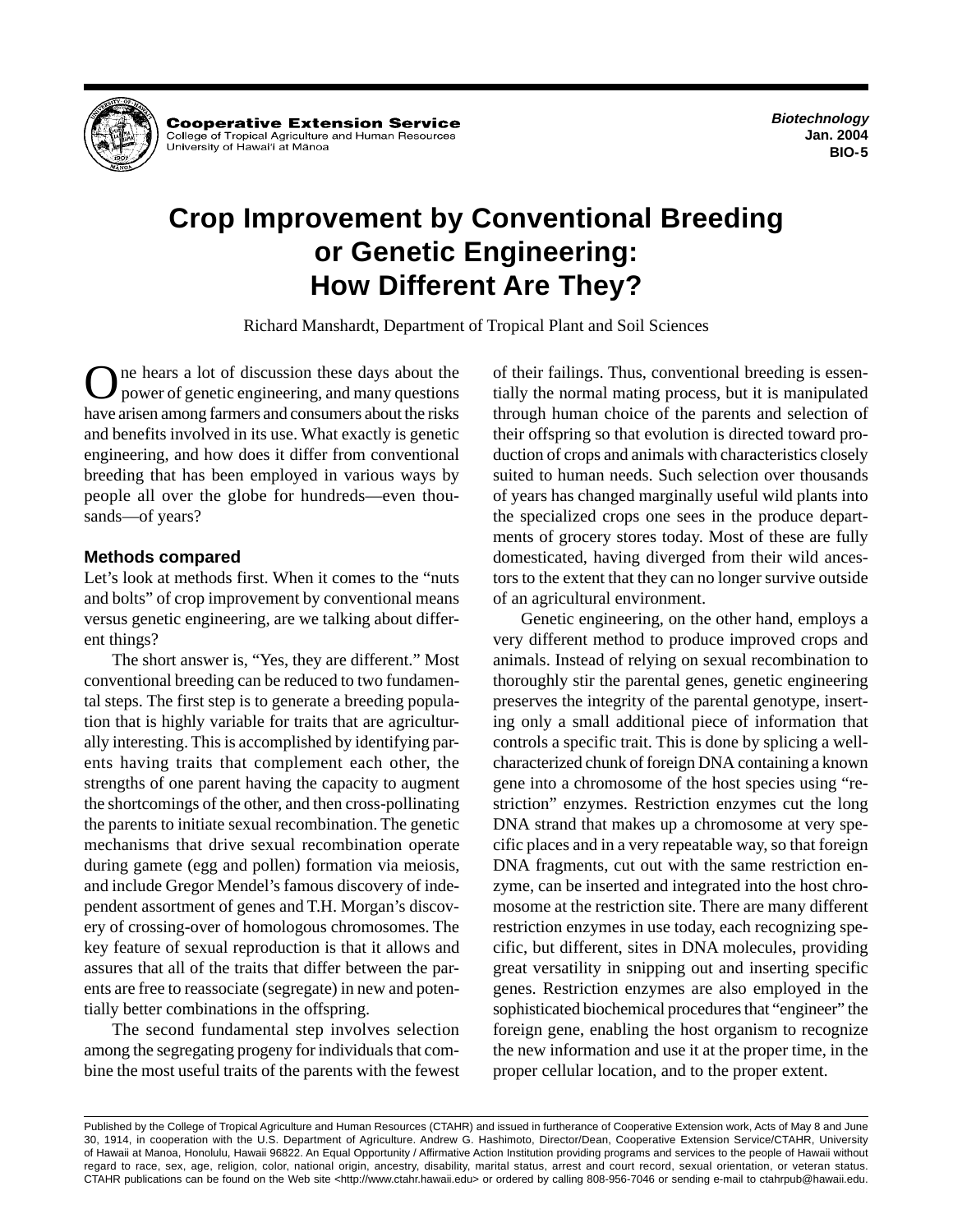There are two common ways to transfer an engineered gene into a plant chromosome. *Agrobacterium tumefaciens* is a plant-pathogenic bacterium that has the ability to transfer a portion of its own genetic information into many plant species through a process called transformation, thereby causing the "crown gall" disease. This natural plant transformation agent has been modified by molecular geneticists in ways that enable it to move any engineered gene into host plants, without the associated disease symptoms. This method has the advantage of simplicity, but it is not well suited to transformation of the economically and nutritionally important cereal crops. Largely because of this limitation, a second method of plant transformation was invented that literally shoots the engineered genes into plant cells using tiny DNA-coated tungsten or gold particles as fine as dust. Although somewhat more expensive in terms of equipment requirements, the "gene gun" approach has the advantage of unlimited range of applicability.

Both procedures are typically applied to minimally differentiated cells cultured in test tubes, rather than to organized tissues, because plants that regenerate from individual transformation events will then consist entirely of genetically engineered cells. Neither transformation method is very efficient in terms of the percentage of cells that initially incorporate the engineered gene into a chromosome, so most of the plantlets regenerated via tissue culture lack the target gene entirely. In order to identify the rare successes, a selection system has been devised to eliminate all but the transformed plants. This is accomplished by including in the tissue culture medium an antibiotic that inhibits growth of typical plant tissues. Another genetically engineered gene linked to the inserted target gene detoxifies the antibiotic and allows transformed tissues to grow normally on the selective medium.

## **Risks for consumers?**

So far, I have described some aspects of conventional breeding methods and genetic engineering, and how the two differ. What about risks to consumers inherent in these approaches? Do genetic engineering methods pose special hazards?

The sum of experimental evidence to date indicates that genetic engineering methodology poses no unique hazards to human health. Genetically engineered crops that have passed through a testing phase and into commercial distribution have provided no cause for concern. This positive conclusion must remain a tentative one, because much remains to be learned about the molecular mechanisms by which cells incorporate and express new genetic information. But this situation is not unique to genetic engineering, since there are also gaps in understanding of meiotic and sexual processes at the molecular level. What can be said is that all breeding methods, including genetic engineering, result in heritable change that follows predictable genetic principles; all methods are useful; and none seem inherently more or less hazardous than the others.

#### **Need for oversight**

If the genetic engineering process is not inherently more risky than other breeding methods, can there be any difference in the risk of consuming the products? Is there any reason to scrutinize genetically engineered products more carefully than conventionally derived products during the development phase?

Here I think the answer must be "Yes," since there is greater potential for accidental harm through inappropriate choice of the target gene, independent of the genetic engineering process by which it is introduced. The power to transfer traits across sexual barriers between species increases the potential for introduction of compounds that may have unsuspected secondary allergenic, toxic, or anti-nutritional properties. The potential for unintended side effects must be carefully evaluated in every new case. The Food and Drug Administration has responsibility to evaluate the human health and safety risks of genetically engineered foods before and after commercialization, although the process is technically voluntary on the part of developers at the present time. As a case in point, a brazil nut gene coding for a protein rich in an essential amino acid, methionine, was intended to improve nutritional quality in genetically engineered legumes, but the protein was found to be a strong allergen during tests prior to commercial release. Needless to say, it was not commercialized.

### **Concepts of what is natural**

Some consumers avoid genetically engineered crops because they perceive them to be products of an "unnatural" process. In general, people tend to view as "natural" the foods they are accustomed to, while anything that might be done to change them is regarded as being